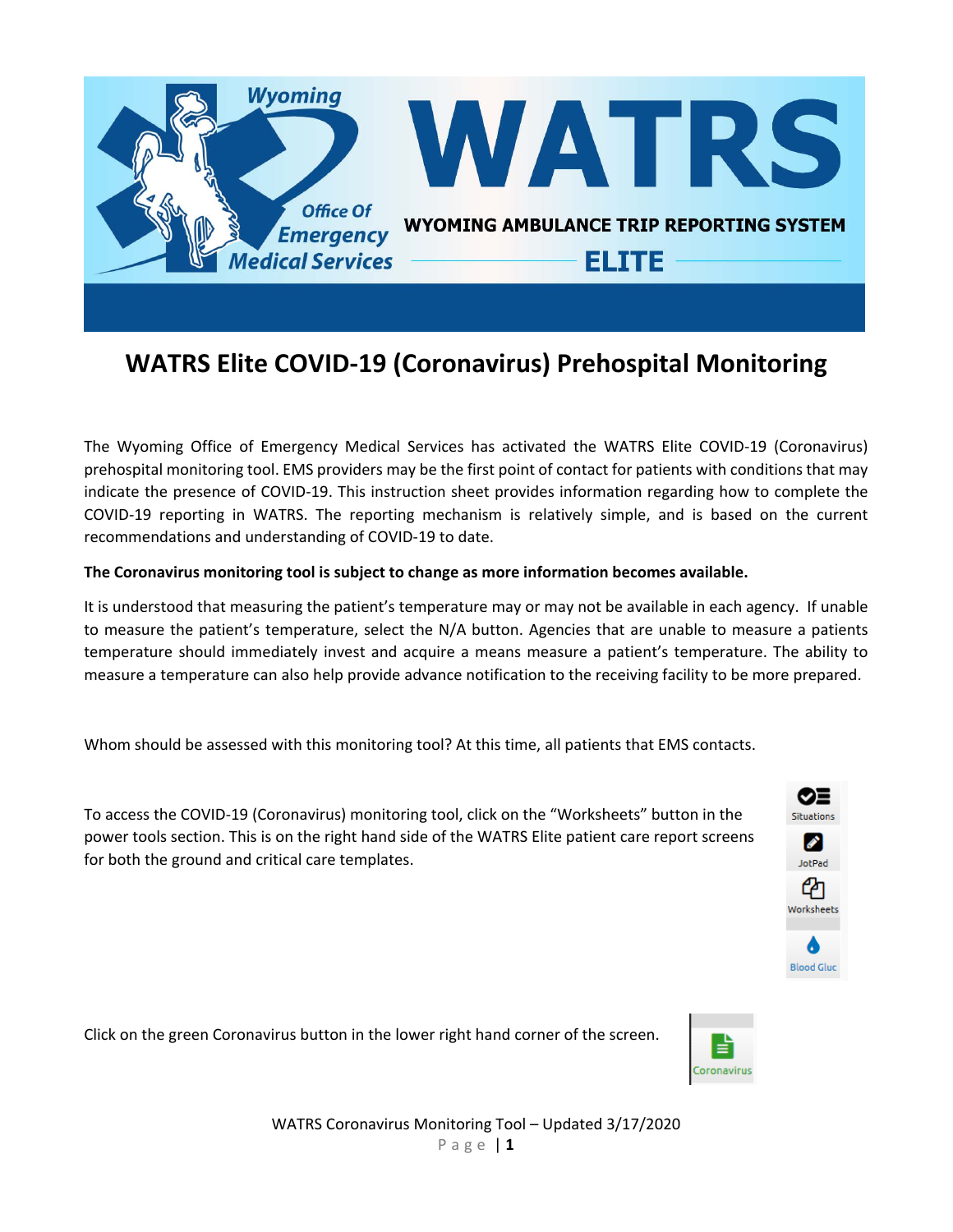There are 5 sections in the worksheet. They are:

- 1. Header: This section is completed in the main repoort
- 2. Fever
- 3. Associated Symptoms
- 4. Travel
- 5. History of Event



#### Section 1: **Header**

The Header section is completed in the main report. See the example below:

| Header: This Section is Completed in the Main Report                         |                                                       |            |
|------------------------------------------------------------------------------|-------------------------------------------------------|------------|
| <b>Incident Number</b><br>$\circ$<br>1476                                    | <b>Dispatch Date/Time</b><br>02/28/2020<br>13:22:41   | $_{\odot}$ |
| <b>Incident Disposition</b><br>Patient Treated, Transported by this EMS Unit | Age<br>37                                             | $\circ$    |
| <b>Primary Impression</b><br>$\Theta$<br>RESP-Dyspnea (difficulty breathing) | Gender<br>Female Male ? Unknown (Unable to Determine) |            |

WATRS Coronavirus Monitoring Tool – Updated 3/17/2020 Page | **2**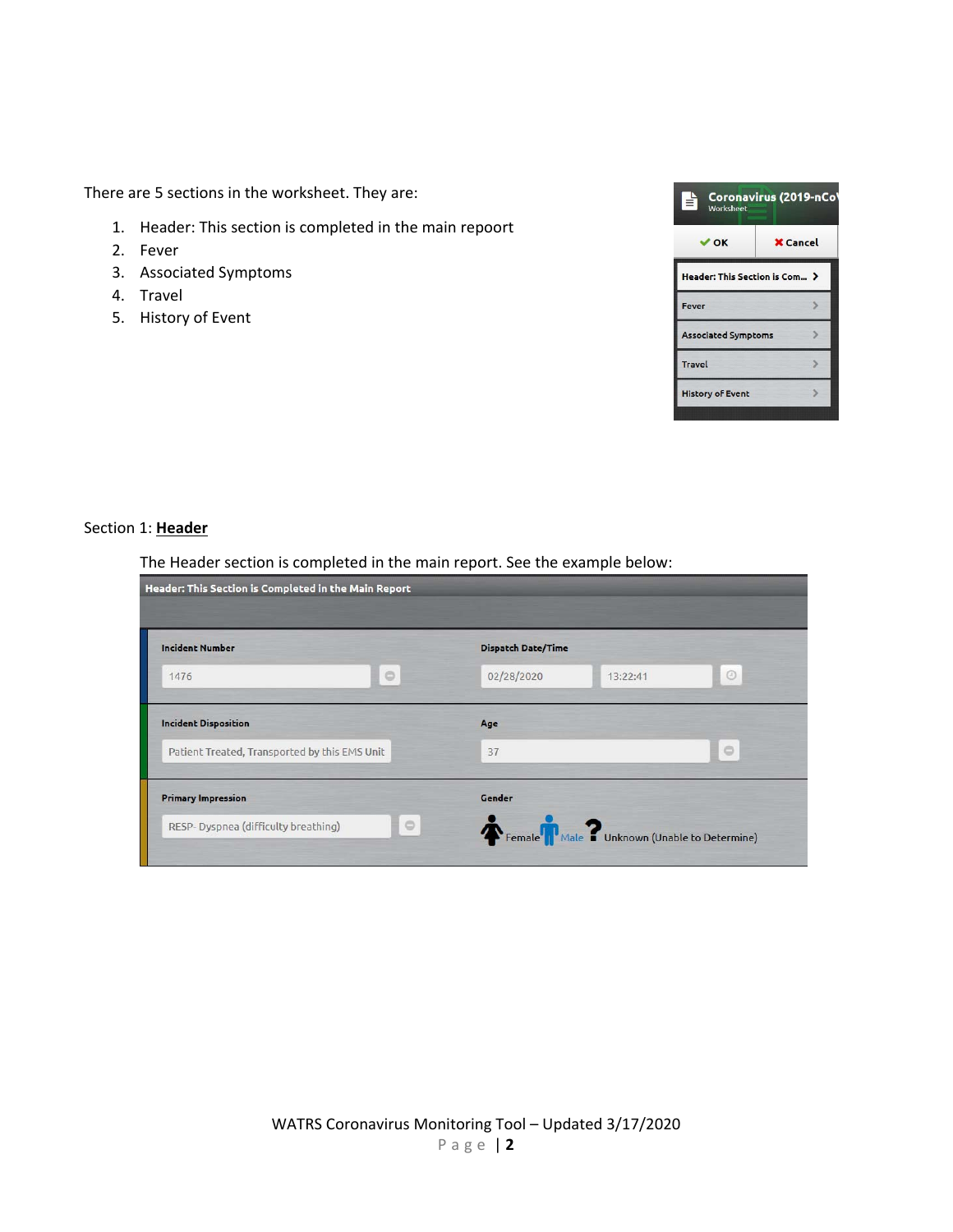## Secton 2: **Fever**

The questions can be easily answered by clicking or tapping the button for the information. For Temperature, click or tap into the box and a number pad will appear on the left hand side of the screen. See below:

| Number Pad<br>100.5 |                | $\chi$       | Fever                                                                                        |       |           |                |  |
|---------------------|----------------|--------------|----------------------------------------------------------------------------------------------|-------|-----------|----------------|--|
| $\mathbf{1}$        | $\overline{2}$ | 3            | Does the patient<br>present with a fever?                                                    | Yes   | <b>No</b> |                |  |
| $\overline{4}$      | 5 <sup>5</sup> | 6            | Were any anti-fever<br>medication(s) (Tylenol,<br>Ibuprofen)<br>administered to the          | Yes   | <b>No</b> | <b>Unknown</b> |  |
| $\overline{7}$      | 8              | $\mathbf{9}$ | patient in the past 24<br>hours?                                                             |       |           |                |  |
| $\bf{0}$            |                |              | <b>Temperature</b>                                                                           | 100.5 |           |                |  |
|                     |                |              |                                                                                              | N/A   |           |                |  |
| <b>Back</b>         |                | Clear        | <b>Pt Present with Fever</b>                                                                 | 6     |           |                |  |
|                     |                |              | 2 points, Temperaturs<br>≥98.7 to ≤100.4 is 1<br>point, 2100.4 is 4<br>points, total points: |       |           |                |  |

**NEW:** A COVID‐19 risk score has been added to the WATRS Worksheet. This point assingment needs to be performed manually. Points are assigned as listed. See the above example.

#### Section 3: **Associated Symptoms**

Does the patient present with any of the below symptoms? Yes or No answers See below:



NEW: A COVID‐19 risk score has been added to the WATRS Worksheet This point assingment needs to be performed manually. Points are assigned as listed. See the above example.

WATRS Coronavirus Monitoring Tool – Updated 3/17/2020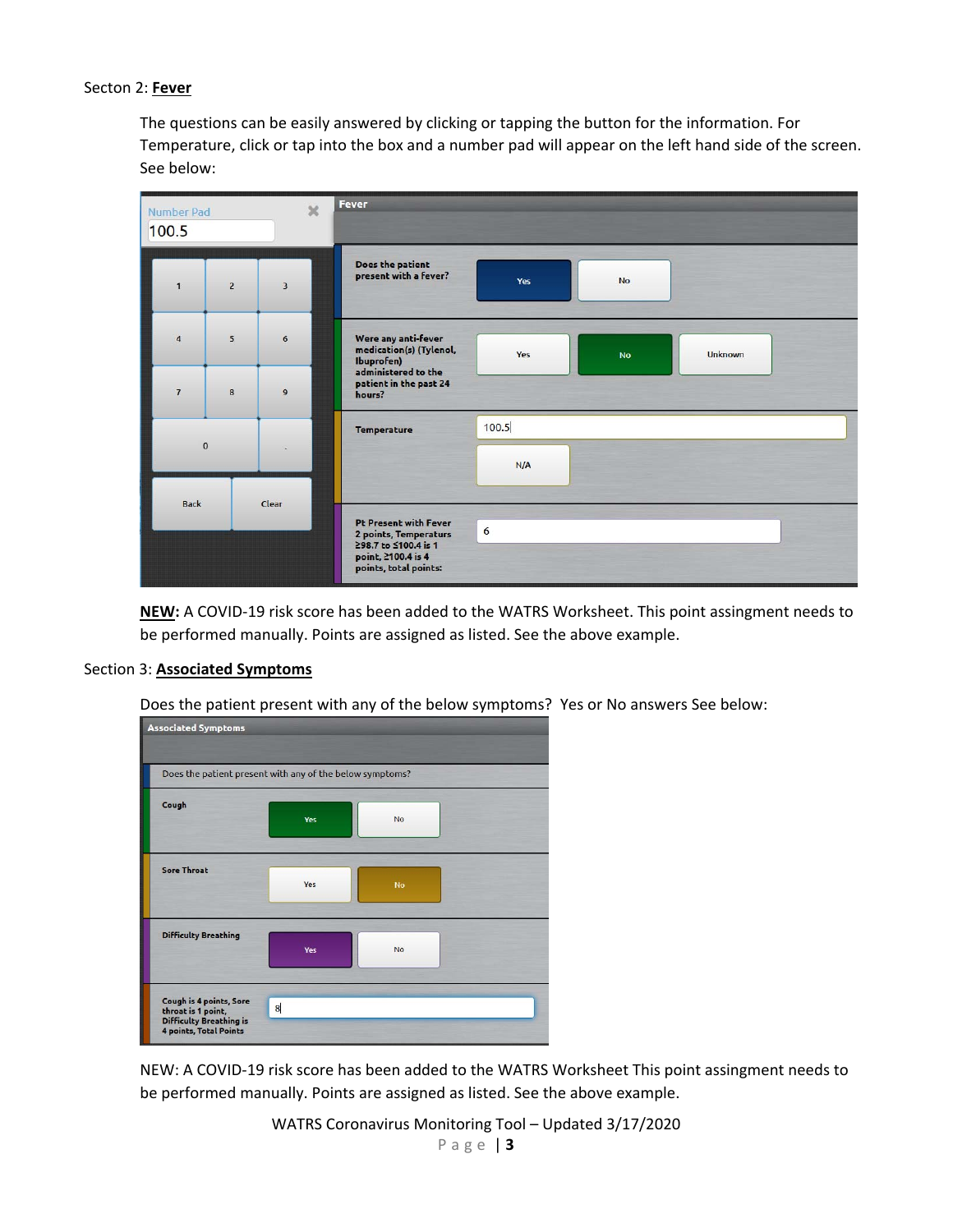## Section 4: **Travel**

In the 14 days before symptom onset, did the patient:

| <b>Travel</b>                                                                    |     |           |          |         |
|----------------------------------------------------------------------------------|-----|-----------|----------|---------|
| In the 14 days before symptom onset, did the patient:                            |     |           |          |         |
| <b>Traveled Outside of</b><br>the United States                                  | Yes | <b>No</b> |          |         |
| <b>Traveled to/from China</b><br>(including Wuhan<br>City)?                      | Yes | <b>No</b> |          |         |
| Had close contact with<br>someone that traveled<br>outside the United<br>States? | Yes | <b>No</b> | Possible | Unknown |

#### Section 5: **History of Event**

Answer the question with information available:

| <b>History of Event</b>                                                                                                                                        |                             |                      |                           |                |                |
|----------------------------------------------------------------------------------------------------------------------------------------------------------------|-----------------------------|----------------------|---------------------------|----------------|----------------|
| Has the patient been<br>in contact or around<br>others with respiratory<br>illness of unknown<br>cause?                                                        | Yes                         | <b>No</b>            | Possible -<br>Unconfirmed | <b>Unknown</b> |                |
| Has the patient been<br>evaluated and<br>diagnosed with an<br>acute respiratory<br>illness?                                                                    | Yes                         | <b>No</b>            | <b>Unknown</b>            |                |                |
| Has the patient had<br>close contact with a<br>suspected or<br>laboratory-confirmed<br>COVID-19<br>(Coronavirus) case?                                         | <b>Yes - Confirmed Case</b> | Yes - Suspected Case | <b>Possible Exposure</b>  | <b>No</b>      | <b>Unknown</b> |
| <b>Contact with: Possible</b><br>Exposure is 3 points,<br><b>Suspected Exposure is</b><br>4 points, Confirmed<br>Exposure is 5 points,<br><b>Total Points:</b> | 5                           |                      |                           |                |                |
| <b>Total Points all</b><br>Questions                                                                                                                           | 19                          |                      |                           |                |                |

NEW: A COVID‐19 risk score has been added to the WATRS Worksheet This point assingment needs to be performed manually. Points are assigned as listed. See the above example.